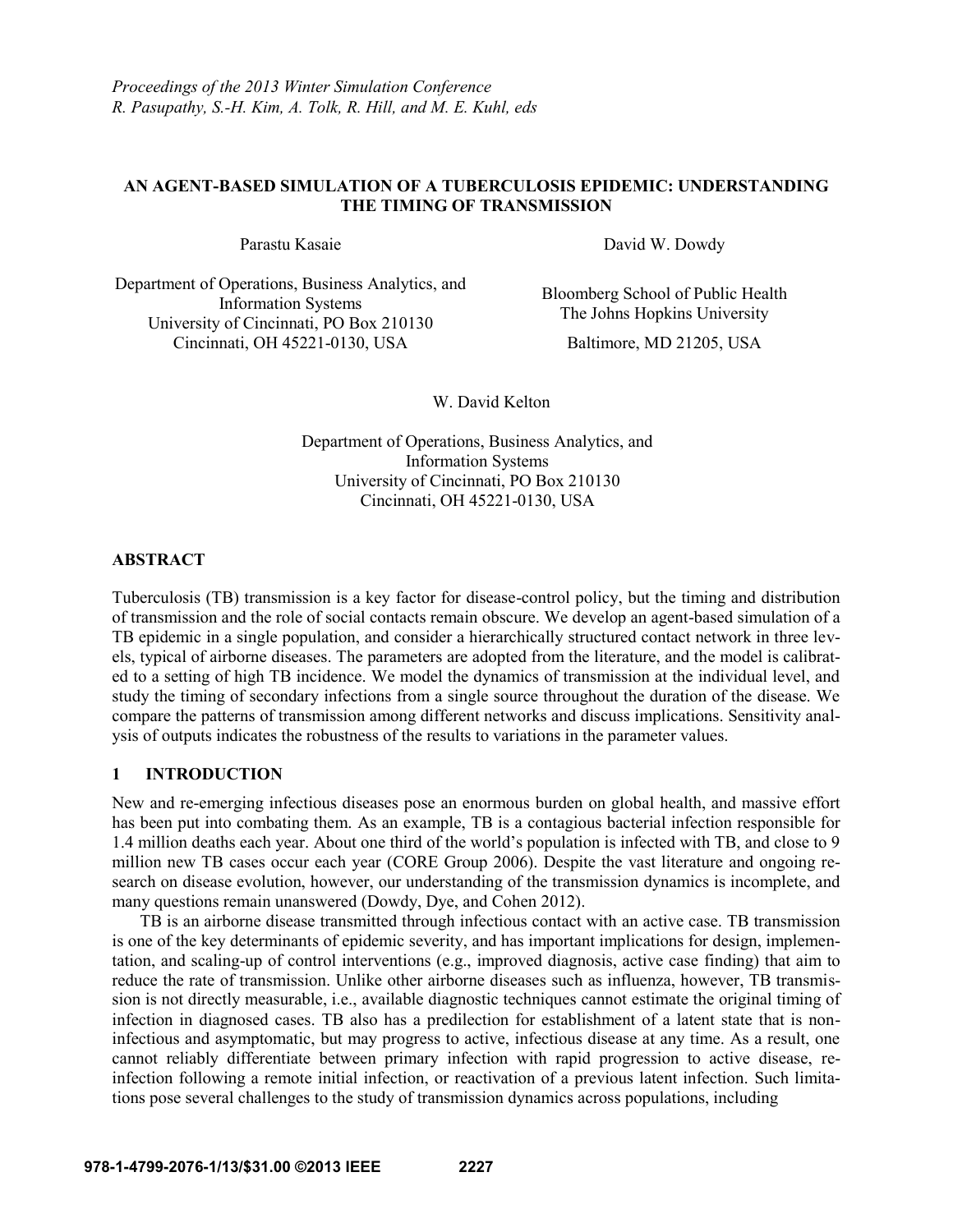the lack of informative data to trace the chain of transmission across various contact networks in retrospective studies. The prospective following a cohort population, on the other hand, are prohibitively expensive and restricted by the time and budget constraints. In such settings, the relationships between the duration of disease, symptom burden, contact networks, diagnosis/treatment, and patients' infectiousness remain obscure (Dowdy, Dye, and Cohen 2012).

We propose an *agent-based simulation* (ABS) to study TB transmission dynamics and the role of various contact networks. Our model simulates the course of a TB epidemic across a single population and uses a hierarchical network of contacts in three levels, typical to the transmission of airborne diseases (Mossong et al. 2005). Parameters are chosen from the literature, and the model is calibrated to a setting of high TB incidence. We use our model to study the transmission dynamics at an individual level with regard to the timing and distribution of secondary infections from a single source. The average time for disease diffusion to reach 50% of infections at an individual level is estimated, and the timing patterns are compared among different networks. We perform sensitivity analysis of results with regard to multiple parameter values, and discuss the implications for TB control policy.

#### **2 BACKGROUND**

Modeling TB dynamics has a long history, including mathematical models and analytical techniques to describe and predict disease prevalence at the population level (Waaler, Gese, and Anderson 1962; Porco and Blower 1998; Castillo-Chavez and Song 2004). Analytical studies, however, are usually restricted by their simplifying assumptions regarding the population heterogeneity, network structure, and parameters uncertainty, and do not provide a realistic representation of transmission dynamics.

 Simulation modeling of TB epidemics in human populations, on the other hand, has a shorter history. One group of studies uses *system dynamics* to model disease prevalence at the population level (Brewer et al. 1996; Atun et al. 2007). Following a top-down approach, these studies divide the population into different health states, and use transition rates to describe the disease's natural history. A system of differential equations is used to model disease prevalence through time. In comparison to the analytical approach, such studies apply a semi-Markov system in which transition rates can change with time, and are able to capture output uncertainty.

 Other researchers have developed *discrete-event simulation* (DES) models of TB to evaluate the impact of new diagnostic tools (Langley et al. 2012), or to study more complex structure as in the coinfection of HIV/TB (Hughes, Currie, and Corbett 2006; Mellor, Currie, and Corbett 2011). The DES studies use a schedule of events that are executed in chronological order, and model disease transmission using random generation of Poisson distributions in each mixing group. The aggregate (top-bottom) modeling nature of DES, however, offers low flexibility for direct modeling of contacts (and transmission events) at the individual level, and restricts application of such models to complex social networks.

 ABS is an alternative approach that models the system at the individual level and offers high flexibility to incorporate various modeling assumptions. ABS models have wide application in the social sciences (Epstein 1999, Macal and North 2010), and the models have been applied to study various infectious diseases such as influenza (Chao et al. 2010), smallpox (Longini et al. 2006), and HIV/AIDS (Alam, Meyer, and Norling 2008). The literature on application of ABS models in the study of TB, however, is quite limited. Espindola et al. (2011) use an ABS approach to study the emergence of drug-resistant TB due to treatment with antibiotics. They assume a lattice structure for spatial presentation of their population and model TB transmission through local and global interactions across the lattice. The lattice structure, however, does not provide a realistic representation of social settings and cannot be used to study transmission dynamics at the individual level.

 We consider a model of transmission involving three contact networks that represent the main social relationships in transmission of an airborne disease. Our model simulates the stochastic contact events at an individual level, and enables us to study patterns of transmission across different networks.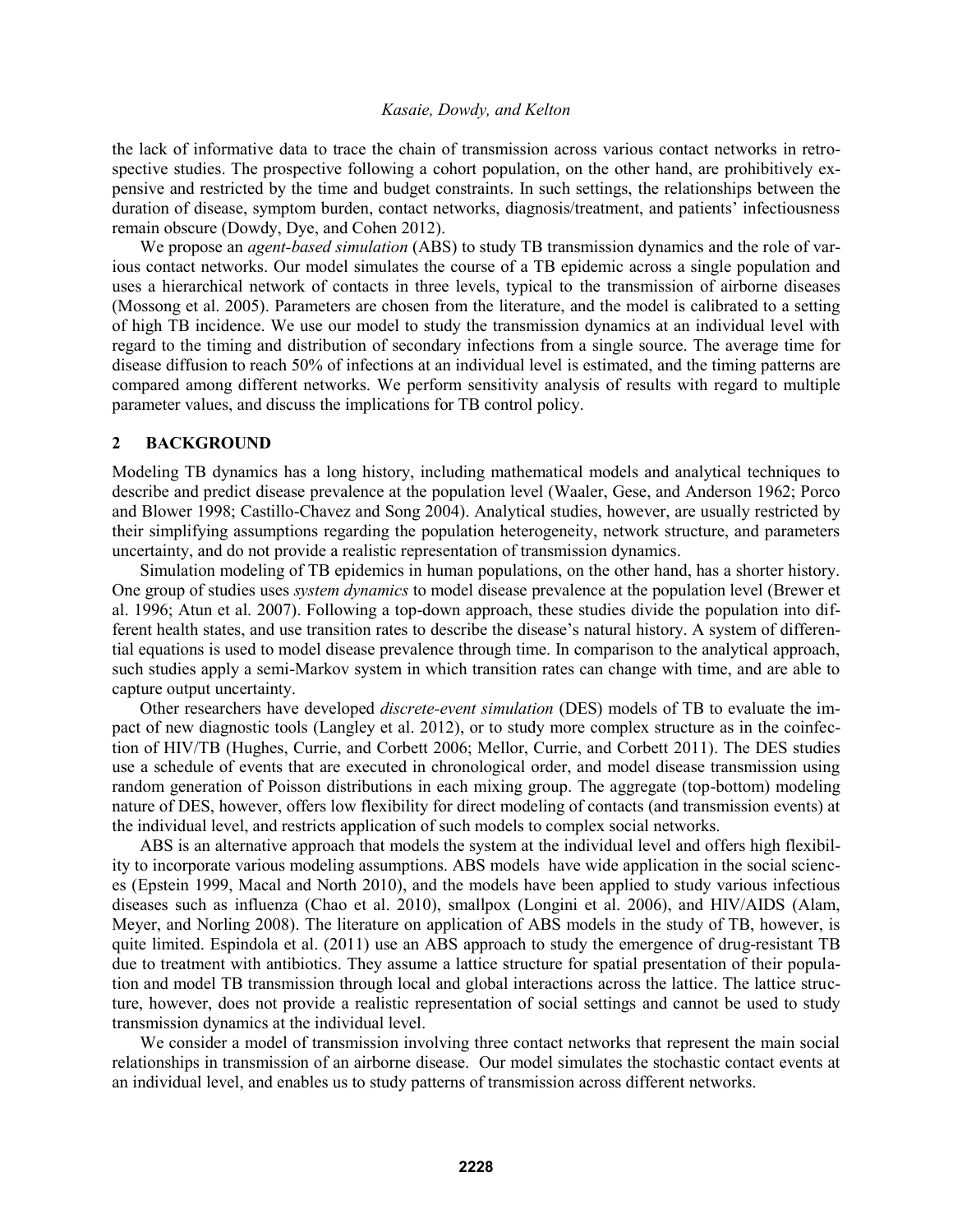# **3 METHOD**

Agents represent people in the population whose personal characteristics, social relationships, and health states are programmed at the individual level (Figure 1). The model initiates from an existing epidemic and is calibrated to a setting of high TB incidence. The model is developed using Anylogic (XJ Technologies 2012) and the extensions are coded in Java. A time step of one month is chosen to update the contact networks and model the transmission events, while the internal simulation time-step is very small (0.001 month) and the population dynamics are simulated on a closely continuous time-scale. Outputs are gathered at the end of each year, and the time horizon is 50 years. In this section, we briefly describe the model's population structure, contact network, and natural history of TB, and discuss our calibration procedure.



Figure 1: ABS model outline.

# **3.1 Population Structure**

Following the literature on modeling of airborne infectious diseases (Raffalli, Sepkowitz, and Armstrong 1996) and using a similar approach to Chao et al. (2010), we consider a hierarchically structured population including households, neighborhoods (clusters of households) and communities (sets of neighborhoods). While the exact definition and size of these mixing groups are chosen arbitrarily, their inclusion in the model provides a realistic representation of the population structure, and enables us to model different transmission routes associated with each mixing group.

 A household is the smallest and most intimate mixing group for transmission of airborne diseases (Verver et al. 2004; Chao et al. 2010). We assume that household size follows a triangular distribution, ranging from 1 to 10 with a mode of 5 people per family, which corresponds to low socioeconomic status typical of the high-incidence TB settings in India and Brazil. The natural mortality rate is defined at the individual level, and corresponds to a life expectancy of 73 years (Google 2010). We define the probability of child bearing for each family as a decreasing function of the family size such that the average population size remains constant, and the initial household-size distribution keeps its shape through the simulation (see Appendix A).

# **3.2 TB Natural History**

We model TB natural history at the individual level using the five main TB health states (Figure 1). A person is assumed born in full health and susceptible to TB. Upon a successful transmission of the dis-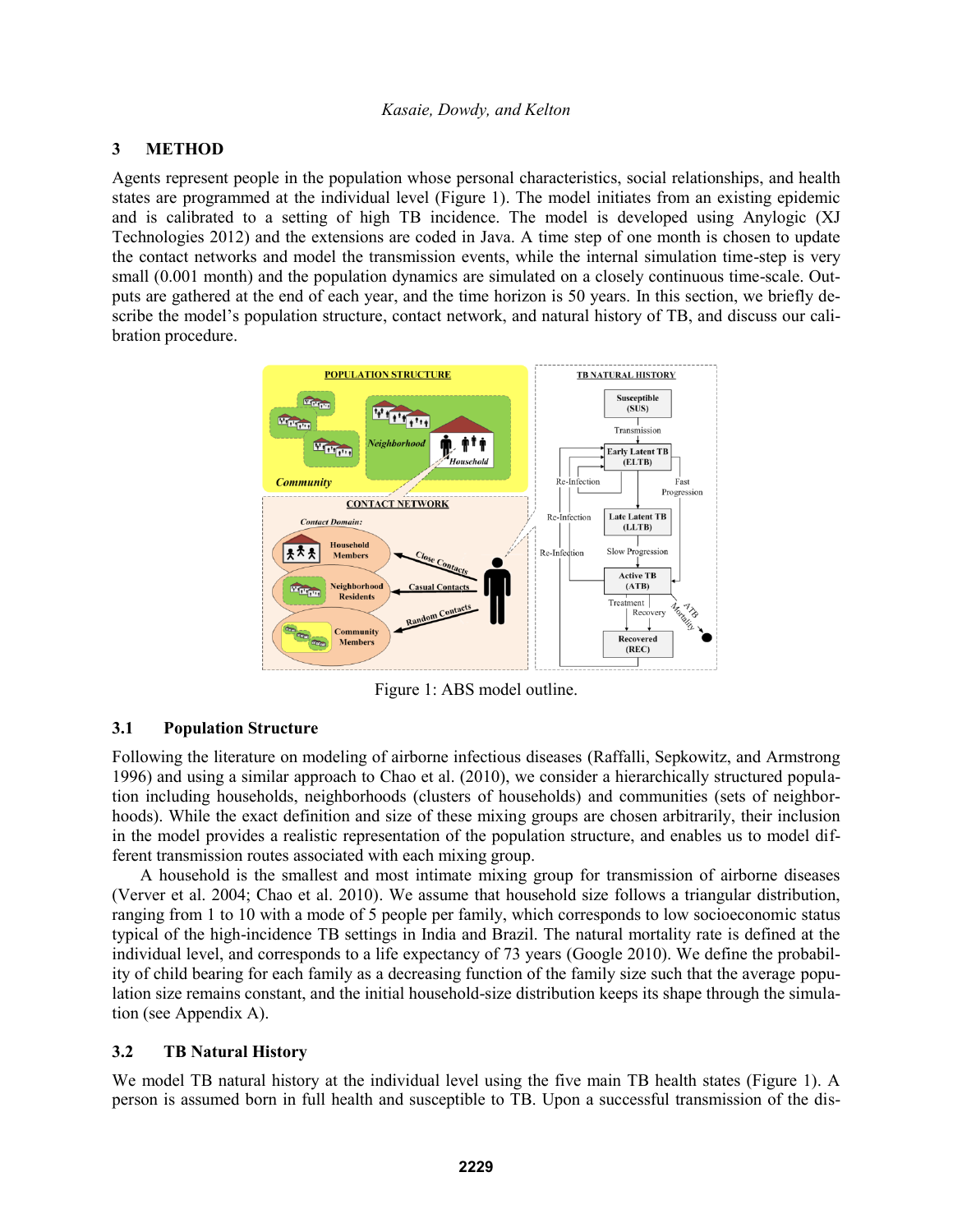ease, the person enters the *early latent TB* (ELTB) state for a period of five years, during which he endures a high chance of active TB development (*fast progression rate*). At the end of this period, the individual enters the *late latent TB* (LLTB) state, which can last for many years, and is associated with a much lower chance of symptom development (*slow progression rate*). Symptomatic patients with *active TB* (ATB) are infectious and subject to an increased mortality rate. The ATB patients' infectiousness is modeled as a linear function of time, increasing during the first nine months of the disease from zero to a maximum infectiousness of *Imax*, and staying unchanged for the rest of the disease. The *Imax* value is subsequently calibrated to the overall incidence rate (Section 3.4).

Active cases become recovered through spontaneous recovery or upon diagnosis and treatment. Recovered and latently infected individuals are subject to multiple re-infections, upon which they return to the ELTB state. Table 1 shows the disease parameters and their values.

| Parameter                                                        | Value                 | Source/ Justification                                                           |  |
|------------------------------------------------------------------|-----------------------|---------------------------------------------------------------------------------|--|
| Population structure:                                            |                       |                                                                                 |  |
| Number of neighborhoods (Number<br>of families per neighborhood) | 50(40)                | Calibrated to provide the mean number<br>of contacts in each group (Appendix B) |  |
| Initial household-size distribution                              | Triangular $(1,5,10)$ | (United Nations Data System 2013)                                               |  |
| Life expectancy                                                  | 73 years              | (Google 2010)                                                                   |  |
| Disease Natural History:                                         |                       |                                                                                 |  |
| ATB mortality rate                                               | $0.12$ per year       | (Tiemersma et al. 2011)                                                         |  |
| Early latency duration                                           | 5 years               | (Dowdy et al. 2012)                                                             |  |
| Fast progression rate                                            | $0.03$ per year       | (Vynnycky and Fine 1997)                                                        |  |
| Slow progression rate                                            | $0.005$ per year      | (Horsburgh 2004)                                                                |  |
| Recovery rate                                                    | $0.12$ per year       | (Tiemersma et al. 2011)                                                         |  |
| Diagnosis & treatment rate                                       | $0.74$ per year       | Calibrated to provide disease duration<br>of 11 months (WHO 2012)               |  |
| Latent immunity toward re-infection                              | 0.8                   | (Andrews et al. 2012)                                                           |  |

Table 1: Parameters and Values

# **3.3 Contact Network**

We define a three-layer contact network in association with our hierarchical population structure, referred to as *close*, *casual*, and *random* contacts. This is only an abstract representation of real social settings, but the lack of data on TB transmission restricts our ability to use a more sophisticated network. Nevertheless, the three-layer mixing structure enables us to represent the important routes of transmission detected in past TB breakouts (Raffalli, Sepkowitz, and Armstrong 1996; Classen et al. 1999), and contrast the dynamics of transmission over each network.

 The three contact types represent the social relationships of any individual with the rest of the population (Figure 1). Each type is defined over a specific domain and among a sub-group of the population (e.g. household members). The individual's probability of engaging in a contact and the contact domain's size are calibrated to the average number of contacts in each network (Mossong et al. 2005). The contact duration (time delay between network updates representing the persistency of the social bounds) is chosen with regard to the definition of each category (e.g. close contacts are the most persistent type). Contact types are further differentiated by the effectiveness of contacts in transmission of the TB pathogen. The effectiveness parameters are calibrated to provide the given ratios of infections through each network (see Section 3.4). The infectious contacts are modeled at each time step, and the probability of disease transmission is computed with regard to the individual's infectiousness, immunity, and effectiveness of contact type.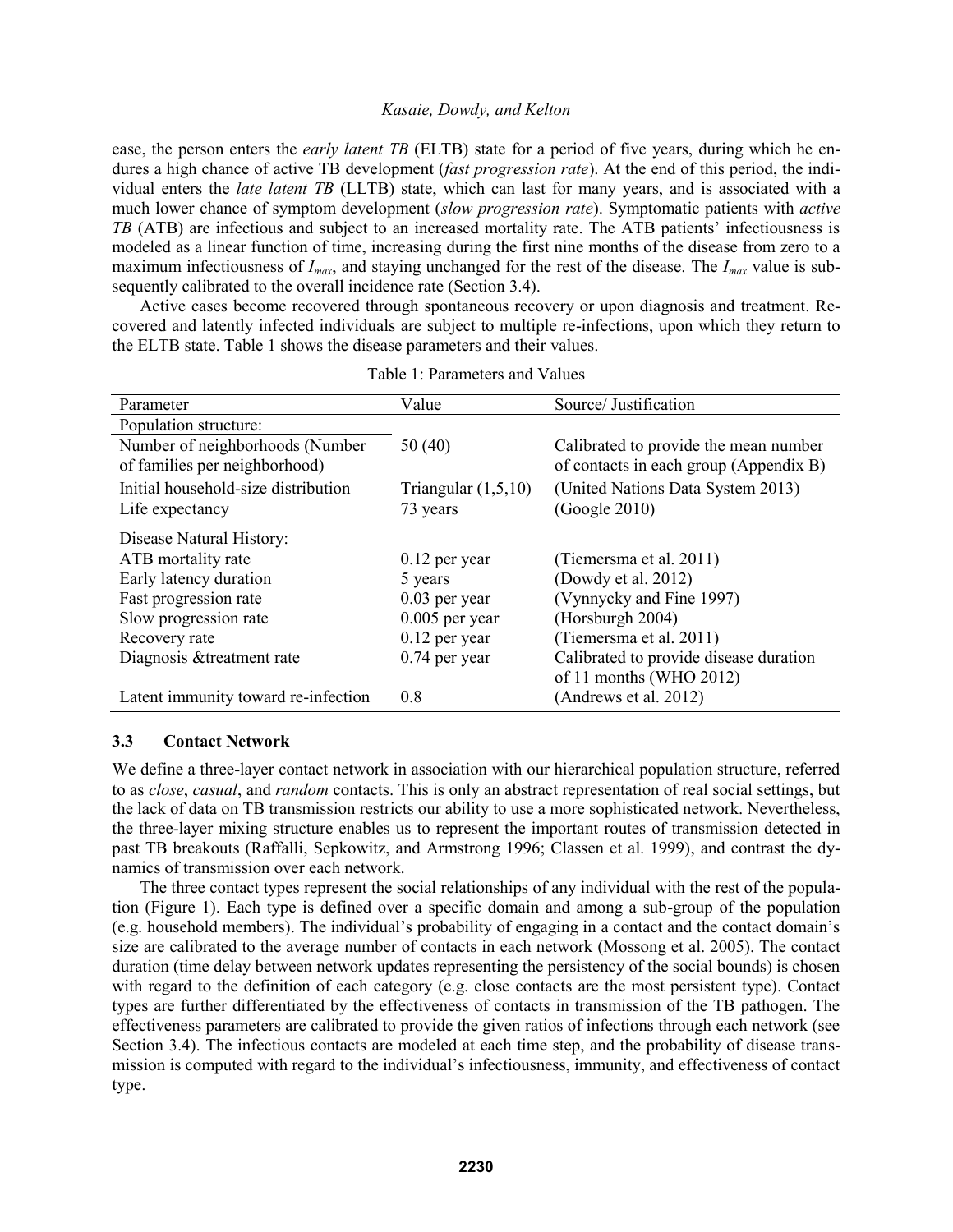Close contacts, at the first level, represent the most frequent contact type among household members. On the second level, casual contacts model social relationships such as those among friends at a bar, neighbors at a store, or children at school. These contacts are less frequent and intimate than close contacts, and restricted to a specific network of related individuals including friends, coworkers, etc. (Raffalli, Sepkowitz, and Armstrong 1996; Classen et al. 1999). We restrict the domain of casual contacts to each neighborhood's residents, and assume a limited period of one year for the duration of contacts (Appendix B). Finally, random contacts are used to model encounters of people at places such as bus stops, museums, etc. Such contacts have the shortest duration (one month), and account for potential risk of transmission among non-related people in the whole community.

 The suggested network structure can be further extended to a more detailed network (involving additional mixing groups such as schools, work places, etc.) so that it provides a more realistic view of social settings. The trade-off for developing such models, however, is lack of suitable data for calibration, as well as the computational expense of more extensive simulation runs.

#### **3.4 Calibration**

We model a community of 2000 households in 50 neighborhoods. The community size and its composition is tuned to provide the average number of contacts in each mixing group as described in Appendix B. Individuals are subject to a mortality rate so that some families may eventually die out from the model. We tune the probability of child bearing for each family such that the average population size remains constant (10200 people), and the initial family-size distribution keeps a stable shape through time (see Appendix A). The model is initiated from an existing epidemic, and is calibrated to provide an incidence rate of 120 per 100,000 people/year, representative of the current global TB incidence rate (WHO 2012).

 In order to ensure the fidelity of the ABS model, we use a simplified instance of the simulation model with homogenous mixing structure as a benchmark, and align this model against a corresponding deterministic model of TB (Appendix C). Except for the subtle variation of simulation outputs due to stochasticity, the timing pattern and estimated values of compartment sizes at steady state are similar. Consequently, we extend the verified homogenous model to incorporate the heterogeneous network structure, and continue our analysis with this model.

 Figure 2 shows the main ABS outputs over 150 years. The *external infection ratio* represents the proportion of disease incidence due to reactivation or progression among individuals who were latently infected at time zero (as a part of the existing epidemic). Since such infections did not originate within the simulation period, they cannot be used for the analysis of transmission. Moreover, due to the stochastic nature of the simulation model and disease dynamics, the annual incidence rate shows a non-stationary pattern during the first decades. We choose the simulation transient period such that the external infection ratio is less than 5%, and the incidence rate has a stationary mean. We test the external infection ratio mean using a one-tailed t-test, and test the stationarity using multiple comparison tests of the incidence mean in consecutive 5-year periods after the transient time (using Bonferroni-adjusted paired t-tests). Consequently, we choose a transient period of 100 years for the simulation model, and start our analysis of the output in year 101.



Figure 2: ABS output patterns.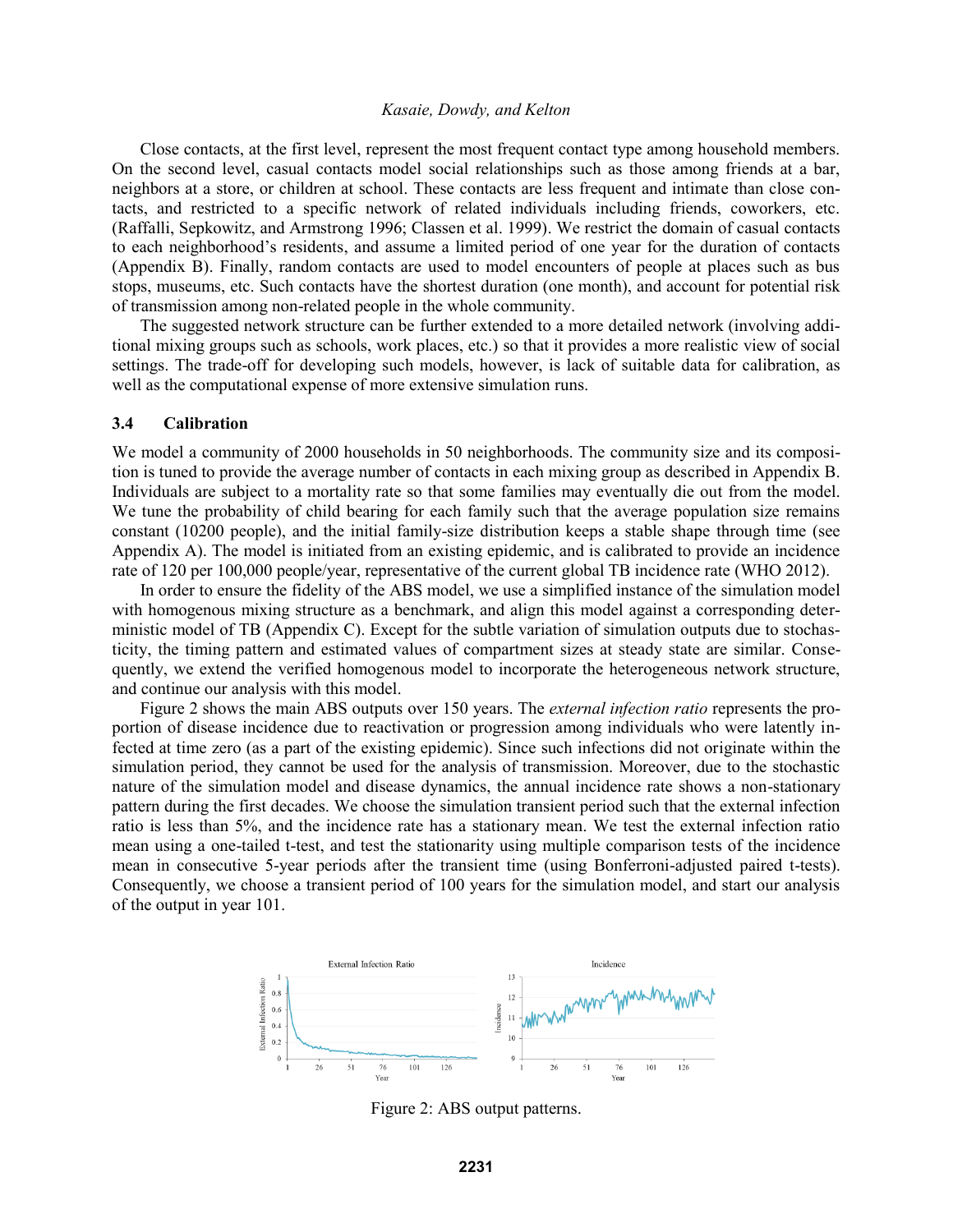Furthermore, we follow the literature on the proportion of TB transmissions in different social settings, and let close contacts account for 20% of transmissions (Verver et al. 2004) while casual contacts account for 60% of transmission corresponding to 75% of non-household infections (Classen et al. 1999). The effectiveness parameters for each contact type are subsequently calibrated to provide the specified transmission ratios (Table 1).The main outputs of the simulation model including the disease progression measures are provided in Appendix D.

### **4 RESULTS**

We use the calibrated ABS model to study the dynamics of transmission at the individual level and estimate the timing of secondary infections from a single source during the course of the disease. Figure 3a shows the average frequency of infections from a single individual with active TB throughout the course of infectiousness (i.e., from onset of infectiousness, defined as time zero, to treatment or death, the timing of which varies across individuals). The three curves are stratified by the type of contact, and show a similar general pattern: increasing during the initial months as the infectiousness increases, and then decreasing as the infectiousness period ends (e.g., due to recovery). In these figures, the maximum frequency of infections reflects the proportion of transmission due to each type of contact (e.g., higher peak for casual contacts reflects our model assumption that these contacts are responsible for more transmission events than close or random contacts). The different shapes of these curves, however, demonstrate that transmission due to close contact occurs earlier in the course of infection and declines more rapidly over time such that, among individuals with very long periods of infectiousness, random contacts actually become more important sources of transmission than close (household) contacts.

 Figure 3b shows the cumulative ratio of infections in each network: half of all transmission events due to close contacts occur within the first 9 months of infectiousness, whereas only about 35% of transmission to non-household contacts has occurred by that time. Such differences can be partially explained with regard to the relative size of each network and development of immunological protection from repeat infections after initial infection, which limits the number of potential infections. The timing of transmission to casual versus random contacts is remarkably similar, suggesting that, once contact networks reach a certain size (i.e., low probability of reinfection), the timing of infection approaches a limiting shape regardless of the assumed duration and intensity of the contact network.



Figure 3: Timing of secondary infections from a single source.

 Figure 4 shows the distribution of secondary infections in each network, stratified by type of transmission to an uninfected individual (*new infection*), versus a previously infected individual (*re-infection*). New infections show the earliest increase among close contacts due to the high frequency of household contacts. However, as more household members become infected, the number of new infections rapidly declines, and the number of re-infections increases, such that more household infections represent reinfections than new infections after about 12 months of infectiousness, and this ratio continues to grow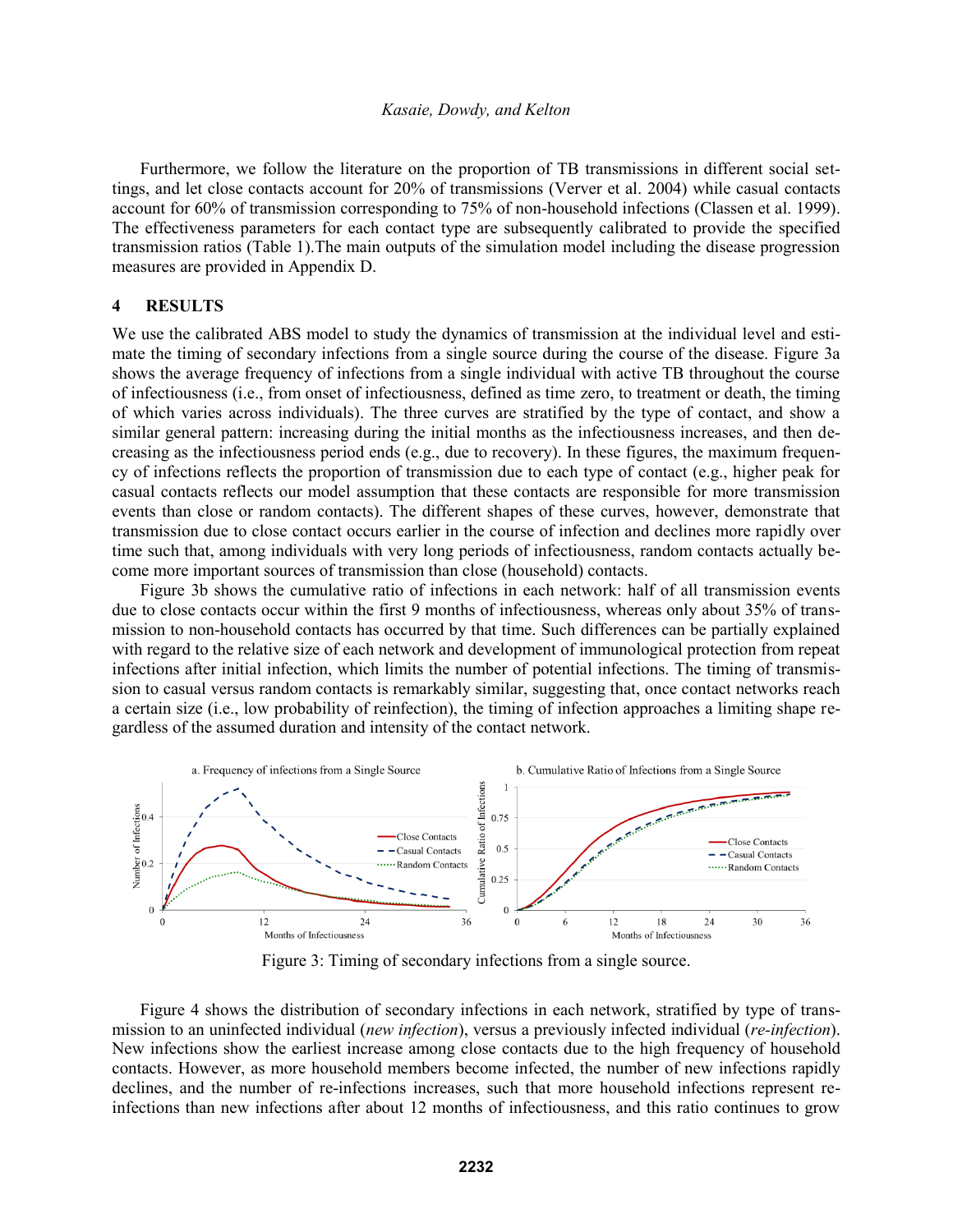over time (Figure 5). In contrast, casual and random contacts rapidly reach a plateau ratio of new infections to re-infections that remains relatively low, reflecting a large pool of susceptible individuals relative to the number of transmissions occurring.



Figure 4: Number of secondary infections stratified by type of infection.



Figure 5: Ratio of all infections representing re-infection.

 Finally, we performed a series of one-way sensitivity analyses to ascertain the effect of varying each individual parameter on the time to reach 50% of transmissions. We varied the duration of casual contacts from 1 to 60 months, the relative sizes of non-household networks by a factor of two in either direction, and the ratio of transmissions in each network (using a three-level factorial experiment with two factors to cover various settings). In each scenario, the effectiveness of contacts were recalibrated to provide the specified ratios of transmission, and the *Imax* value is tuned to provide the incidence level of 120 per 100000/year. The results show that the time to reach 50% of transmissions is robust to wide but notunreasonable variation of most parameters, and the only notable effect was observed from increasing the household transmission ratio to a very high level (80%), which resulted in a longer duration of 11 months to reach 50% of transmission in this network.

### **5 SUMMARY AND DISCUSSION**

We propose an ABS approach to study the timing and distribution of TB transmissions through the course of the disease. The ABS provides a flexible yet powerful platform to model the population heterogeneity with regard to personal characteristics and different contact networks. Moreover, the ABS ability to represent the course of an epidemic at a micro (individual) level (as well as at a macro population level) enables us to estimate the timing of TB transmissions in our model.

 A main implication of the timing and distribution of transmissions is for the development of TB diagnostic interventions. Our results suggest that nearly half of all TB transmissions occur after an individual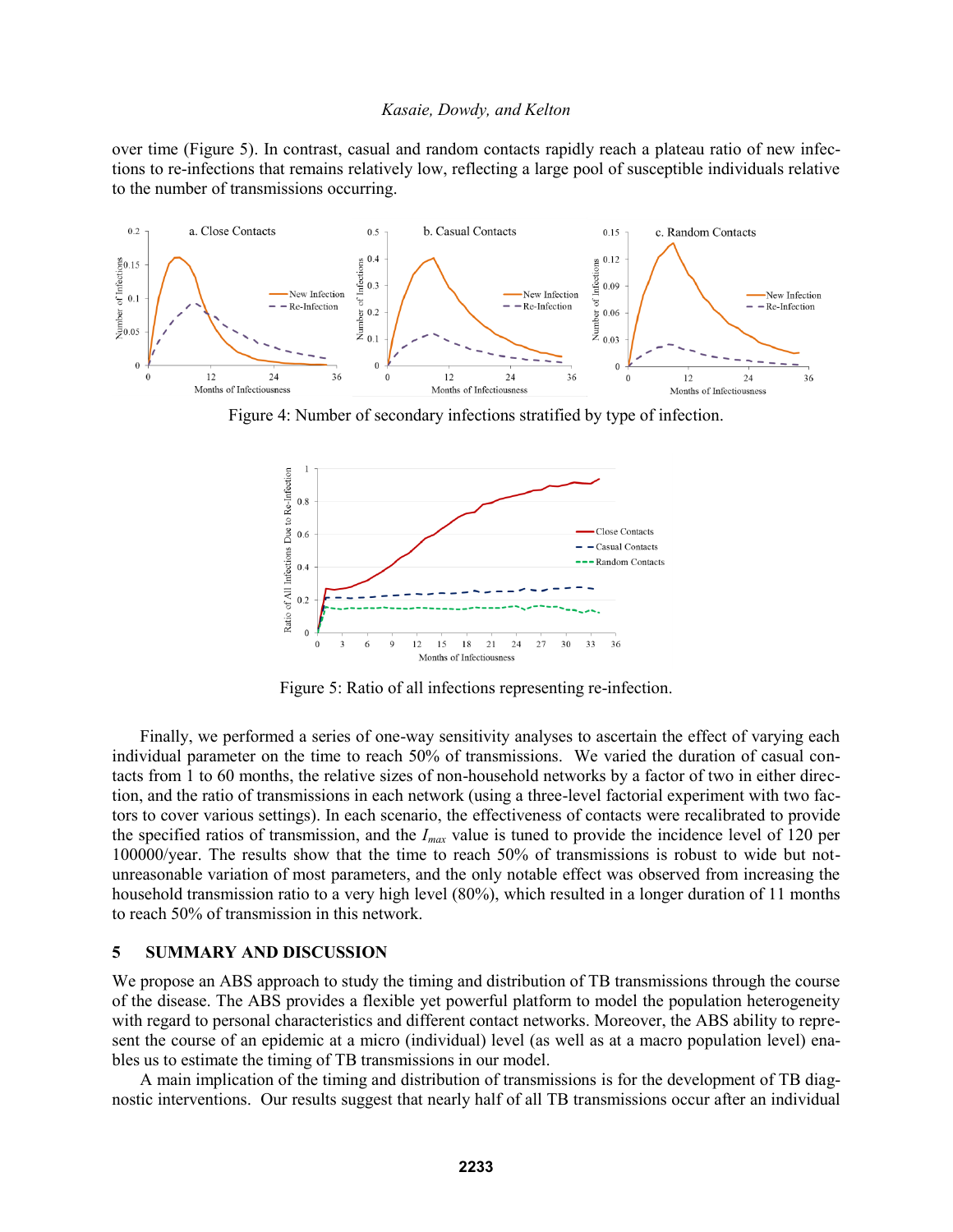has already been infectious for over one year. Therefore, implementing systems that facilitate diagnosis and treatment of cases in the first year of disease (e.g., annual screening of target populations) can avert a substantial fraction of a population's TB transmission burden. Moreover, our results show that household (close) transmission events occur more quickly in time than transmissions to casual/random contacts. Thus, household-based interventions (e.g., contact tracing) need to occur relatively soon in the infectious course to have maximum impact, whereas population-based interventions (e.g., population screening) may still have important impact if they are widely spaced.

 Finally, we detected a remarkably similar pattern for timing of transmissions between non-household contacts, suggesting that there may be a common "shape of transmission over time" outside the household; transmissions to non-household contacts may occur with roughly similar timing regardless of the intensity and duration of contact. This finding may help to simplify future efforts at TB simulation and data collection, by relaxing the requirement to define wide arrays of contact networks, focusing instead on two strata of household vs. non-household (or close vs. other) contacts.

Our work is limited by a relative lack of empirical data on TB transmission and parameter values in the associated contact networks. Our sensitivity analysis of outputs indicates a robust behavior of the results to variation of main parameter values. Nevertheless, additional studies are required to assess the impact of various network structures on timing of transmissions.

 Future work include extension of the model to more realistic settings involving multiple interacting communities, age-structured populations, key risk factors (e.g., malnutrition, smoking, poverty), coinfections (especially HIV), and interventions (e.g., household contact tracing) that depend on contact networks and agent's behavior. Subsequent models can also address various policy-making issues such as optimal allocation of TB control resource among multiple populations and interventions (Kasaie and Kelton 2012a, 2012b).

#### **A FAMILY PROBABILITIES OF CHILD BEARING**

A family's probability of child bearing at each month is defined as a decreasing function of the family size, so that the average population size remains constant, and the initial household size distribution keeps a stable shape through the course of the simulation. Using an empirical exponential function (dotted line, Figure 6) to describe the inverse relationship, we tune the individual probabilities for each family size by trial and error. Figure 6 (solid line) shows our final empirical function modeling the decreasing relationship of family size and the probability of child bearing.



Figure 6: Probability of child bearing for families.

# **B CONTACT NETWORK CALIBRATION**

Transmission of TB occurs due to contact with an infectious individual, but the probability of transmission depends on several factors, including the duration of exposure, infectiousness of the case, immunity of the contacted individual, etc. Classen et al. (1999) conduct a prospective study in a high-incidence TB setting, and assess the role of social interactions in transmission of TB. Their results show that in such high-incidence areas, contacts outside of the household play an important role in transmission, and ac-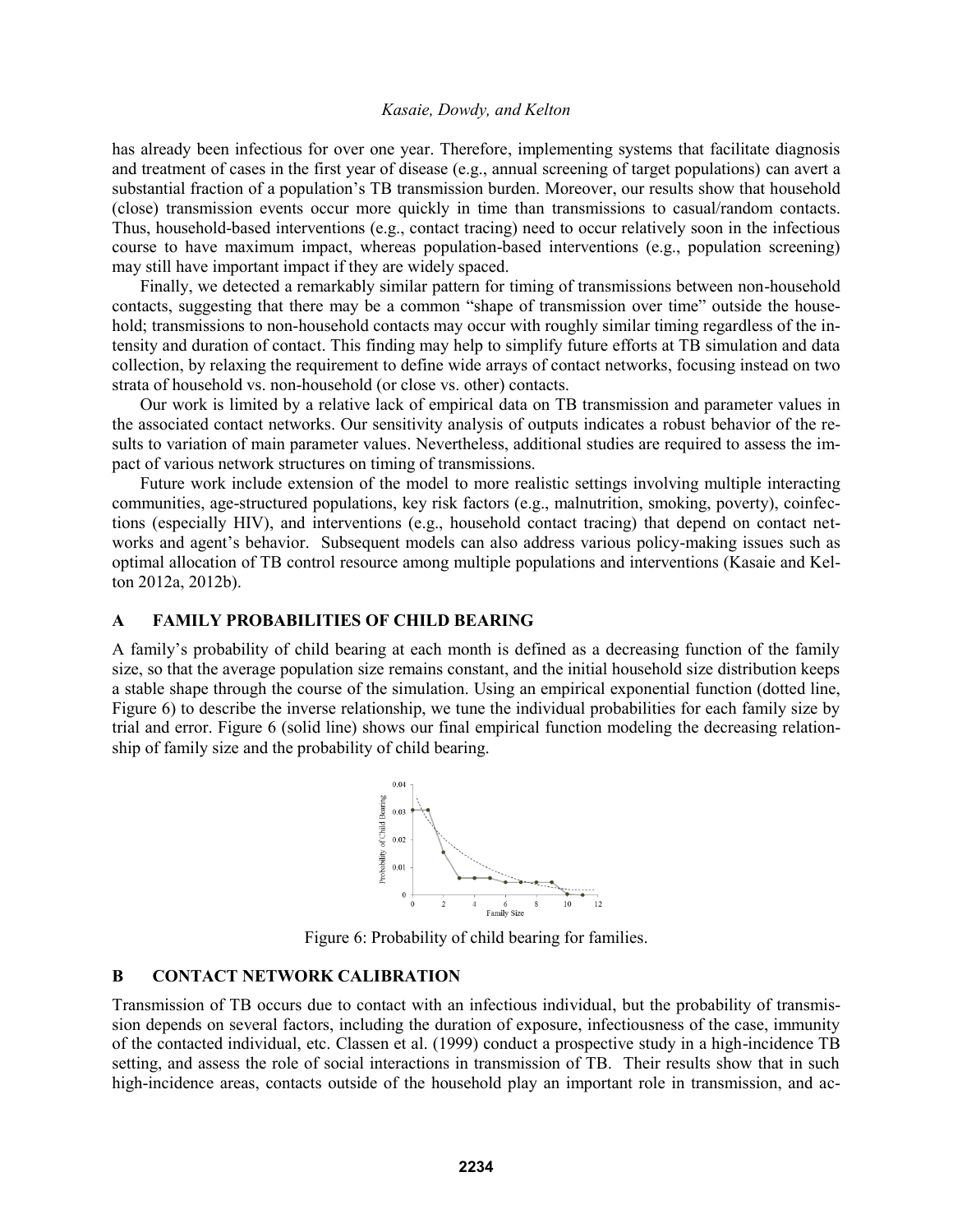counts for 70% of transmissions. Such contacts usually take place during recreation, which in this setting consist of drinking in social groups at a local neighborhood informal bar or at people's homes.

 In this sense, we define our contact network in three levels representing the close contacts inside households, and the casual and random contacts outside households. In this definition, random contacts represent short-term encounters with non-related individuals in settings such as transportation, exhibitions, etc. Casual contacts, however, represent a more stable relationship with a smaller population of friends, co-workers, neighbors, etc. who are contacted multiple times for the duration of the relationship. We allow each individual to form his or her networks of contact with a certain likelihood at each time step (e.g., a person may choose to have no random-contact at a given month), and once a network is formed, the members continue to contact each other.

In order to determine the size of each network, we refer to Mossong et al. (2008), who conducts a prospective study on mixing patterns and contact characteristics relevant to the spread of infectious disease. Their results suggest a mean value of 13.4 daily contacts for each person, with 20% of contacts' occurring at home. We therefore estimate a frequency of 11 daily contacts outside of households, corresponding to 330 contacts in each month. Consequently, we calibrate out contact network parameters as follows:

We let the likelihood of attendance represent the individual's likelihood of forming a contact network. Once a network is formed, it lasts for the duration of contact and the mutual contacts among the network members are executed at each time step. We assume that the probability of attendance in close contacts is 1 (all family members are engaged in a contact), and estimate the likelihood of attendance in casual contacts from Classen et al. (1999). Moreover, we assume that the close contacts have infinite duration (so that the family members are always in contact with each other), while the duration of casual contacts is one year (12 steps) and random contacts last for one month. With regard to the definition of each network, we restrict the domain of close contacts to household members, and casual contacts to neighborhood residents. We let the total casual and random network size be around 330 people (Mossong et al. 2005), and assign about 35% of these contacts to the casual network (Classen et al. 1999). These assumptions are then used to calibrate the number and size of neighborhoods in our model. Table 2 shows a list of network parameters and their values in the simulation model.

|                                                                           | Contact Type   |                    |                   |
|---------------------------------------------------------------------------|----------------|--------------------|-------------------|
| Parameters                                                                | Close          | Casual             | Random            |
| Domain (Average Size)                                                     | Household (5)  | Neighborhood (200) | Community (10200) |
| Duration                                                                  | Forever        | 1 Year             | Month             |
| <b>Target Network Size</b>                                                | Household Size | 90                 | 210               |
| Likelihood of Attendance                                                  |                | 0.65               | 0.15              |
| Estimated Network size for an Indi- Household Size<br>vidual in Long Term |                | 85                 | 230               |
| <b>Effectiveness of Contacts</b>                                          |                | 0.09               | 0.009             |

Table 2: List of Contact Network Parameters

# **C SIMULATION ALIGNMENT AGAINST A DETERMINISTIC MODEL**

We use a simplified instance of the TB ABS model with homogenous mixing, using only random contacts, and align the model against a corresponding deterministic model of TB. The models' parameters are set to the corresponding values in the main simulation model, and the contact rates are calibrated to provide the estimated TB prevalence of 112 per 100,000 person/year. Figure 7 shows the comparison of the TB compartment sizes in both models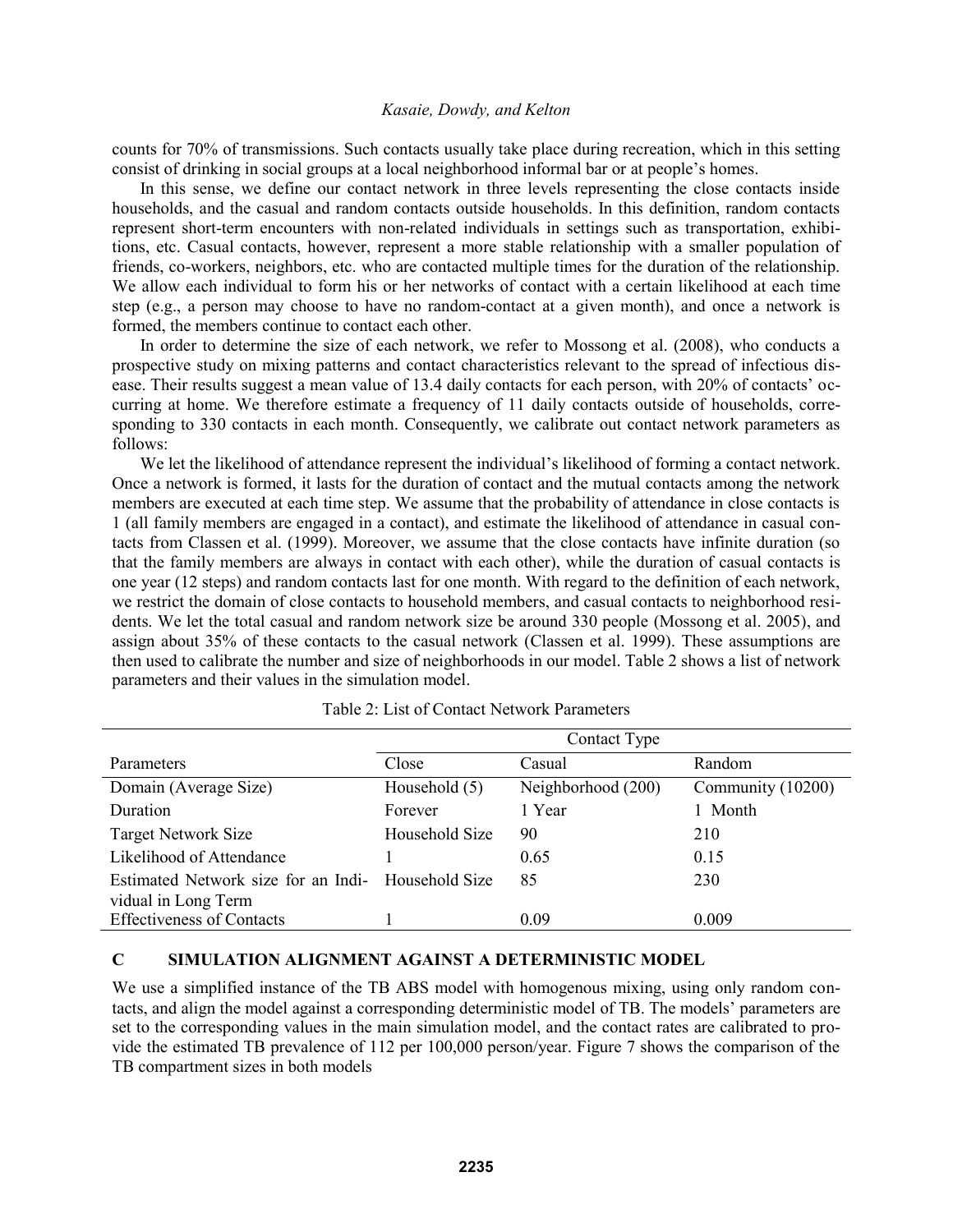



Figure 7: Aligning the homogenous ABS model against the deterministic model.

### **D SIMULATION OUTPUT IN THE BASE SCENARIO**

Table 3 shows the main outputs of the simulation model.

| Output                  | 95%<br>Mean<br>$+/-$<br>Half-Width Interval | Output               | 95%<br>$+/-$<br>Mean<br>Half-Width Interval |
|-------------------------|---------------------------------------------|----------------------|---------------------------------------------|
| Incidence               | $12.24 + -0.33$                             | Slow Progression     | $1.9 + -0.04$                               |
| Prevalence              | $11.2 + -0.33$                              | <b>ATB</b> Mortality | $1.36 + -0.04$                              |
| Duration                | $10.94 + -0.05$                             | Recovery             | $1.34 + -0.04$                              |
| <b>Fast Progression</b> | $10.33 + -0.31$                             | Treatment            | $9.37 + -0.26$                              |

#### **REFERENCES**

- Alam, S. J., R. Meyer, and E. Norling. 2008. "A Model for HIV Spread in a South African Village." In *Multi-Agent-Based Simulation IX: International Workshop*, by Nuno David and Jaime Simao Sichman. Springer.
- Andrews, J. R., F. Noubary, R. P. Walensk, R. Cerda, E. Losina, and C. R. Horsburgh. 2012. "Risk of Progression to Active Tuberculosis Following Reinfection With Mycobacterium Tuberculosis." *Clinical Infectious Diseases* 54: 784-791.
- Atun, R. A., R. M. Lebcir, F. Drobniewski, M. McKee, and R. J. Coker. 2007. "High Coverage With HAART is Required to Substantially Reduce the Number of Deaths from Tuberculosis: System Dynamics Simulation." *International Journal of STD and AIDS* 18: 267-273.
- Brewer, T. F., S. J. Heymann, G. A. Colditz, M. E. Wilson, K. Auerbach, D Kane, and H. V. Fineberg. 1996. "Evaluation of Tuberculosis Control Policies Using Computer Simulation." *Journal of the American Medical Association* 23: 1898-1903.
- Castillo-Chavez, C, and B. Song. 2004. "Dynamical Models of Tuberculosis and Their Applications." *Mathematical Bioscience and Engineering* 1: 361-404.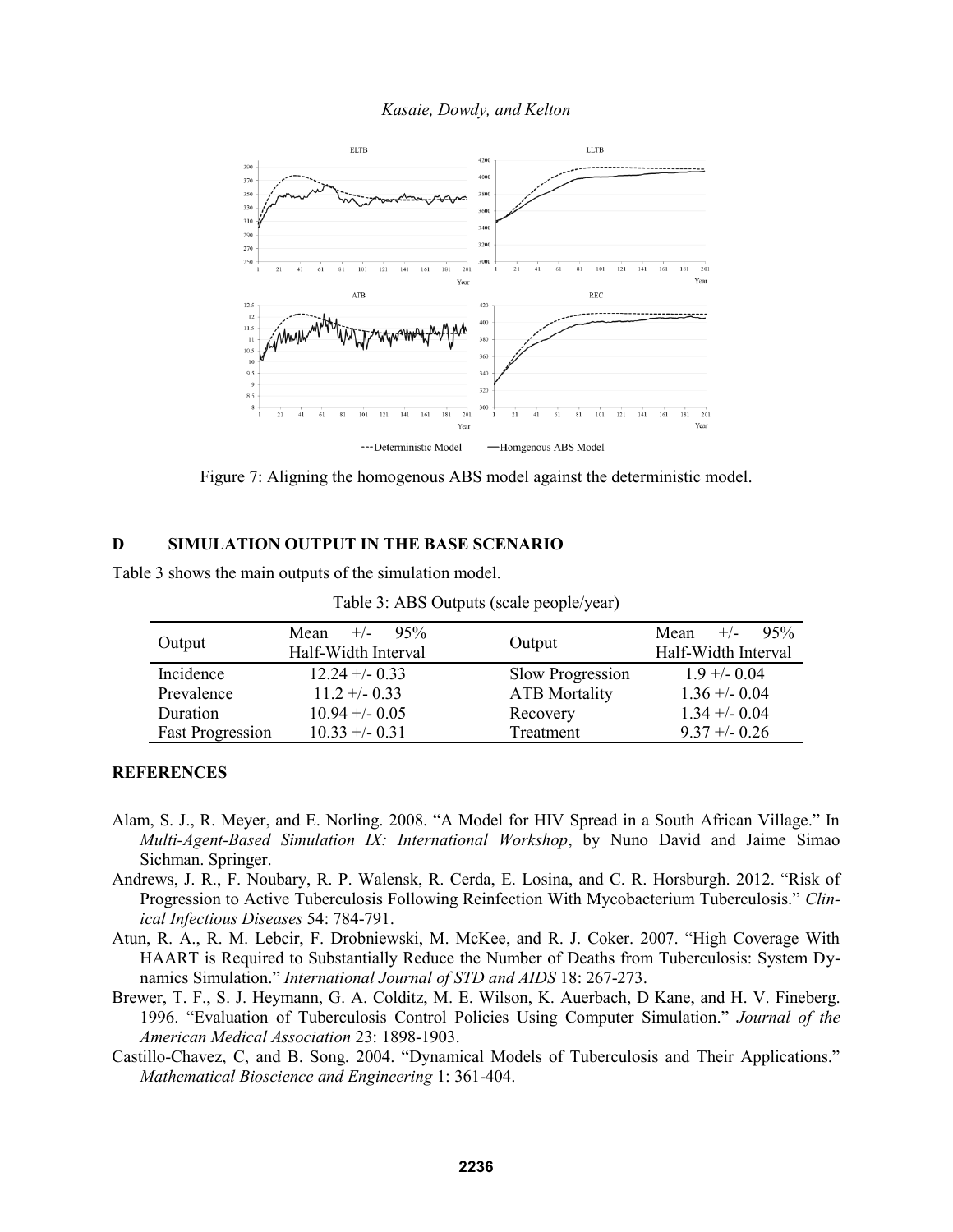- Chao, D. L., M. E. Halloran, V. J. Obenchain, and I. M. Longini. 2010. "FluTE, a Publicly Available Stochastic Influenza Epidemic Simulation Model." *PLoS Computational Biology* 6: e1000656.
- Classen, C. N., R. Warren, M. Richardson, J. H. Hauman, R. P. Gie, J. HP Ellis, P. D. van Helden, and N. Beyers. 1999. "Impact of Social Interactions in the Community on the Transmission of Tuberculosis in a High Incidence Area." *Thorax* 54: 136-140.
- CORE Group. 2006. *Tuberculosis Control Programming for PVOs: Facilitator's Manual*. Washington, D.C. Accessed March 13. http://pdf.usaid.gov/pdf\_docs/PNADG190.pdf.
- Dowdy, D.W., C. Dye, and T. Cohen. 2012. "Data Needs for Evidence-Based Decisions: A TB Modeler's Wish List." *International Journal of Tuberculosis and Lung Disease.* In Press.
- Dowdy, D. W., J. E. Golub, R. A. Chaisson, and V. Saracenic. 2012. "Heterogeneity in Tuberculosis Transmission and the Role of Geographic Hotspots in Propagating Epidemics." *Proceedings of the National Academy of Sciences* 109: 9557-9562.
- Epstein, J. M. 1999. "Agent-Based Computational Models And Generative Social Science." *Complexity* 4: 41-60.
- Espíndola, A. L., C.T. Bauch, B. C. T. Cabella, and A. S. Martinez. 2011. "An Agent-Based Computational Model of the Spread of Tuberculosis." *Journal of Statistical Mechanics: Theory and Experiment* 5: P05003.
- Google. *Public Data: Life Expectancy.* 2010. Accessed March 13, 2012. https://www.google.com/publicdata/explore?ds=d5bncppjof8f9\_&met\_y=sp\_dyn\_le00\_in&idim=cou ntry:USA&dl=en&hl=en&q=average%20life%20expectancy#!ctype=l&strail=false&bcs=d&nselm= h&met\_y=sp\_dyn\_le00\_in&scale\_y=lin&ind\_y=false&rdim=region&idim=region:MNA:SSA:SA
- Horsburgh, C. R. 2004. "Priorities for the Treatment of Latent Tuberculosis Infection in the United States." *New England Journal of Medicine* 350: 2060-2067.
- Hughes, G. R., C. S. M. Currie, and E. L. Corbett. 2006. "Modeling Tuberculosis In Areas of High HIV Prevalence." In *Proceedings of the 2006 Winter Simulation Conference,* edited by F. P. Wieland, J. Liu, B. G. Lawson, D. M. Nicol, and R. M. Fujimoto, eds L. F. Perrone, 459-465. Piscataway, New Jersey: Institute of Electrical and Electronics Engineers, Inc.
- Kasaie, P., and W. D. Kelton. 2012a. "Resource Allocation for Controlling Epidemics: Calibrating, Analyzing, and Optimizing an Agent-Based Simulation." *IIE Transactions on Healthcare Systems Engineering*. In Press.
- Kasaie, P., and W. D. Kelton. 2012b. "Simulation Optimization for Allocation of Epidemic-Control Resources." *IIE Transactions on Healthcare Systems Engineering*. In Press.
- Langley, I., B. Doulla, H. Lin, K. Millington, and B. Squire. 2012. "Modeling the Impacts of New Diagnostic Tools for Tuberculosis in Developing Countries to Enhance Policy Decisions." *Health Care Management Science* 21: 1-15.
- Longini, I. M., M. E. Halloran, A. Nizam, Y. Yang, S. Xu, D. S. Burke, D. AT Cummings, and J. M. Epstein. 2006. "Containing a Large Bioterrorist Smallpox Attack: A Computer Simulation Approach." *International Journal of Infectious Diseases* 11: 98-108.
- Macal, C. M., and M. J. North. 2010. "Tutorial on Agent-Based Modeling and Simulation." *Journal of Simulation* 4: 151-162.
- Mellor, G. R., C. S. M. Currie, and E. L. Corbett. 2011. "Incorporating Household Structure into a Discrete-Event Simulation Model of Tuberculosis and HIV." *ACM Transactions on Modeling and Computer Simulation* 21: 26.
- Mossong, J., N. Hens, M. Jit, P. Beutels, K. Auranen, R. Mikolajczyk, M. Massari, S Salmaso, G. S. Tomba, J. Wallinga, J. Heijne, M. Sadkowaska-Todys, M. Rosinska, W. J. Edmunds. 2008. "Social Contacts and Mixing Patterns Relevant to the Spread of Infectious Diseases." *PLoS medicine* 5: e74.
- Porco, T. C., and S. M. Blower. 1998. "Quantifying the Intrinsic Transmission Dynamics of Tuberculosis." *Theoretical Population Biology* 54: 117-132.